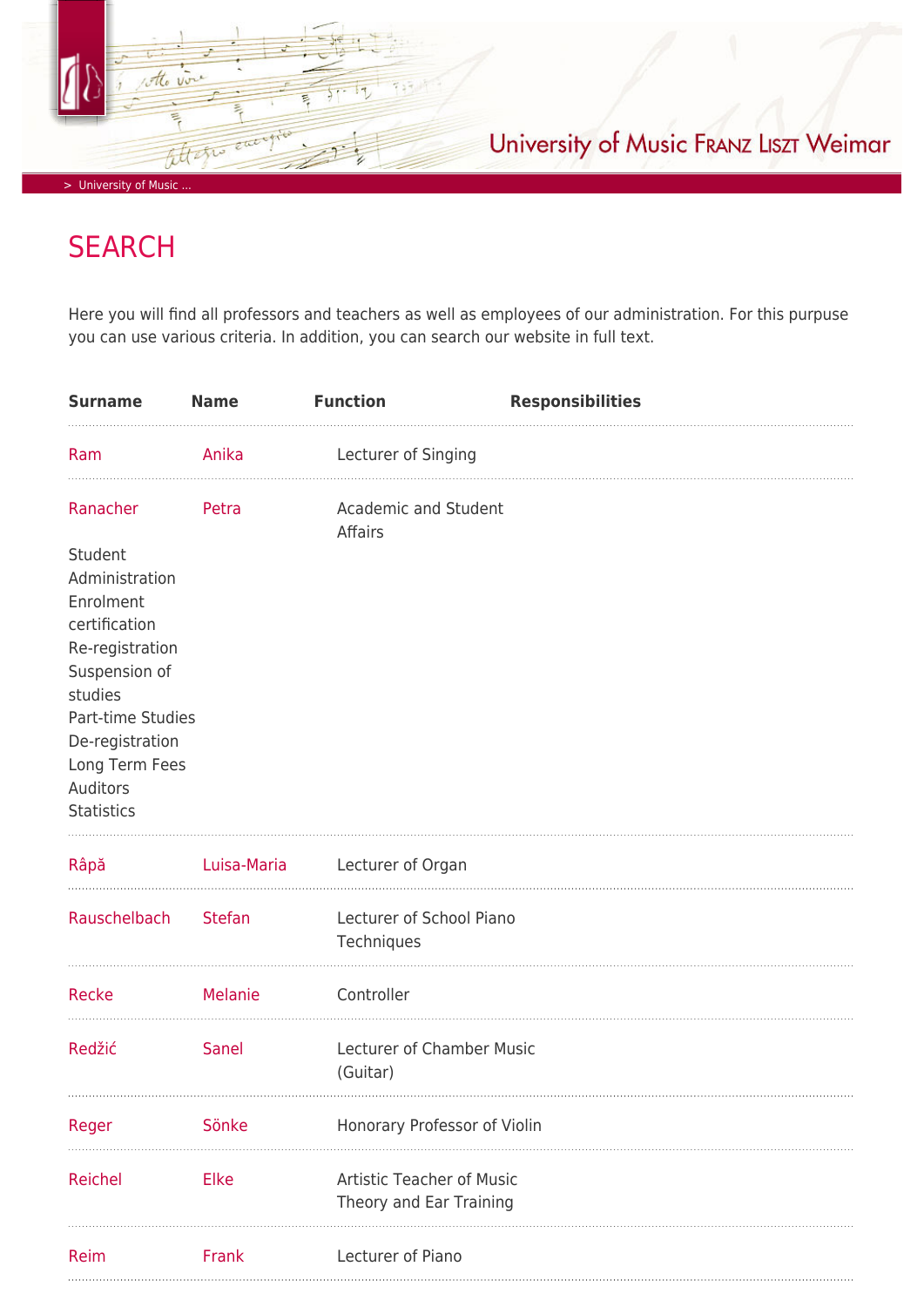| <b>Reimers</b>                                                                                                                                                  | Olaf              | Lecturer of Baroque<br>Violoncello, Chamber Music<br>and Performance Practice |
|-----------------------------------------------------------------------------------------------------------------------------------------------------------------|-------------------|-------------------------------------------------------------------------------|
| Reitzenstein<br>Accounting                                                                                                                                      | Andrea            | <b>Budget and Finances</b>                                                    |
| <b>Riek</b>                                                                                                                                                     | <b>Thomas</b>     | IT Department - Director                                                      |
| Ritter                                                                                                                                                          | Christoph         | Professor of Repetition and<br>Accompaniment                                  |
| <b>Rohbeck</b>                                                                                                                                                  | Patrick           | Lecturer of Singing                                                           |
| Rößler<br><b>Examination Office:</b><br>Music Pedagogy  <br>Church Music  <br>Musicology and Arts<br>Management  <br>Concert exam<br>Certificates in<br>English | Jan               | Academic and Student<br>Affairs                                               |
| <b>Rost</b>                                                                                                                                                     | Jürgen            | Lecturer of Guitar at the<br>Music High School Schloss<br><b>Belvedere</b>    |
| Runge                                                                                                                                                           | <b>Eckhard</b>    | Lecturer of Horn and<br><b>Orchestral Studies</b>                             |
| Ruppert                                                                                                                                                         | Johanna           | Lecturer of Violin                                                            |
| Rynkowski-<br><b>Neuhof</b>                                                                                                                                     | Ulrike            | Lecturer of Singing and<br><b>Vocal Training</b>                              |
| Saage                                                                                                                                                           | Andreas           | Lecturer of the History of<br>Organ and Organ Music                           |
| Sackmann<br>Hochschulzentrum<br>am Horn                                                                                                                         | Bert              | <b>Building Services</b>                                                      |
| Sano                                                                                                                                                            | Yukiko            | Lecturer of Repetition                                                        |
| <b>Schaaff</b>                                                                                                                                                  | Ulf-Dieter        | Professor of Flute                                                            |
| Schabram                                                                                                                                                        | <b>Kai Marius</b> | Lecturer of Musicology                                                        |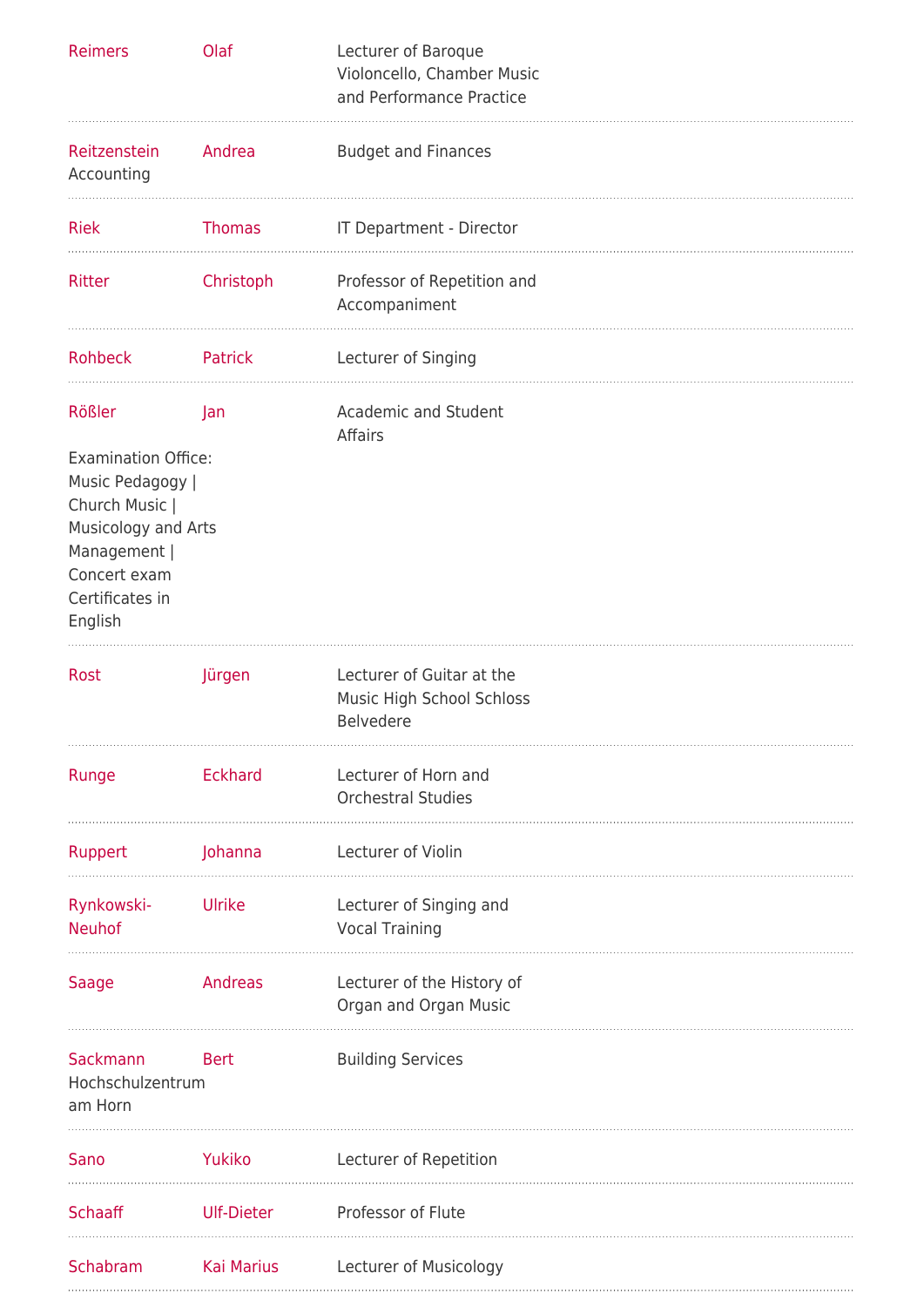| <b>Schatz</b>                                                                                  | <b>Thea-Marie</b> | Assistant to the Vice<br>President (Studies and<br>Teaching)                  |
|------------------------------------------------------------------------------------------------|-------------------|-------------------------------------------------------------------------------|
| Schauder<br>Studiotheater<br><b>Belvedere</b><br><b>Bachhaus</b><br>Beethovenhaus<br>Haydnhaus | <b>Daniel</b>     | Lighting and Stage<br>Technician                                              |
| <b>Scheibe</b>                                                                                 | Pia               | Lecturer of Baroque Flute                                                     |
| <b>Schenke</b>                                                                                 | <b>Saskia</b>     | Secretary of the Department<br>of Music Education and<br><b>Church Music</b>  |
| Schenker-<br>Primus                                                                            | Uwe               | Lecturer of Singing (major<br>subject)                                        |
| <b>Schicha</b>                                                                                 | Annette           | Director of the Choir of the<br>Music High School Schloss<br><b>Belvedere</b> |
| <b>Schiefel</b>                                                                                | Michael           | Professor of Jazz Singing                                                     |
| Schlegel                                                                                       | Ute               | Artistic Teacher of Piano                                                     |
| <b>Schmidt</b>                                                                                 | Wolfgang          | Professor of Violoncello                                                      |
| <b>Schmidt</b>                                                                                 | André             | Professor of School Piano<br>Techniques                                       |
| <b>Schmidt</b>                                                                                 | <b>Hubertus</b>   | Lecturer of Orchestral<br><b>Studies</b>                                      |
| Schmidt-Hiller                                                                                 | Kitty             | Lecturer of Guitar and Music<br>Pedagogy                                      |
| Schmidt-<br>Oberländer                                                                         | Gero              | Professor of School Piano<br>Techniques                                       |
| Schmiedeke                                                                                     | Jens              | Lecturer of Singing (minor<br>subject)                                        |
| Schmiedel                                                                                      | Reinhard          | Lecturer of the Music of the<br>20th/21st Century                             |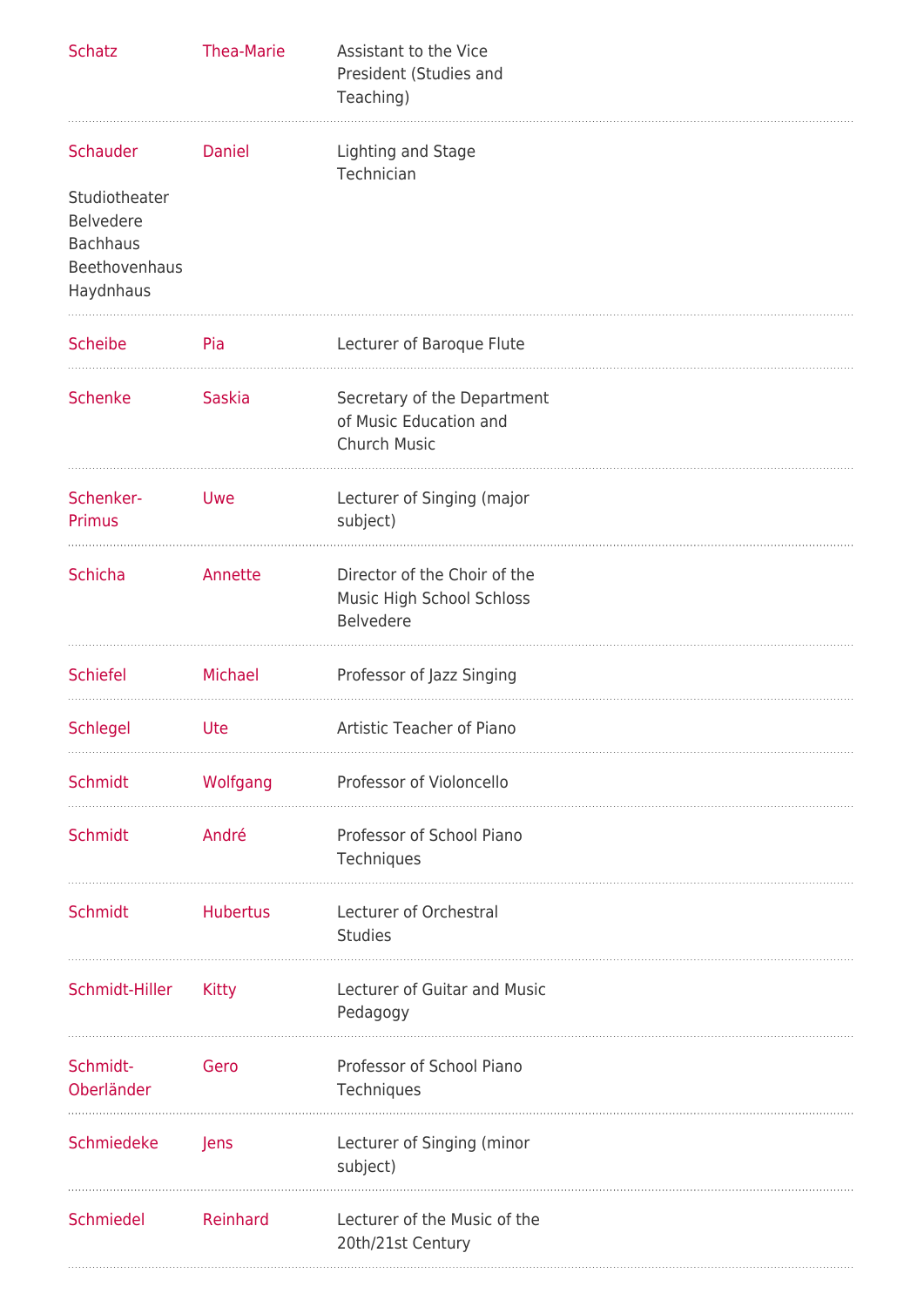| <b>Schmitges</b>                                          | Andreas       | Lecturer of Musicology                                                                                                                             |
|-----------------------------------------------------------|---------------|----------------------------------------------------------------------------------------------------------------------------------------------------|
| <b>Schmitz</b>                                            | <b>Meike</b>  | Lecturer of Elementary<br>Music Pedagogy/ Rhythm                                                                                                   |
| Schneider                                                 | Jörg          | Lecturer of Chamber Music<br>(Brass)                                                                                                               |
| Schönberger                                               | <b>Esther</b> | University Archive  <br>Thuringian Regional Music<br>Archive                                                                                       |
| Schöne                                                    | Ralf          | Lecturer of Choir Conducting                                                                                                                       |
| Schönherr                                                 | Kerstin       | Lecturer of Orchestral<br><b>Studies</b>                                                                                                           |
| Schubert                                                  | Tanja         | Lecturer of Repetition                                                                                                                             |
| Schulz M.F.A. Daniel                                      |               | <b>Recording Studio</b>                                                                                                                            |
| Schumann                                                  | Katharina     | Lecturer of Recorder and<br><b>Chamber Music at the Music</b><br>High School Schloss<br><b>Belvedere</b>                                           |
| <b>Schwanewilms</b>                                       | Anne          | Professor of Singing                                                                                                                               |
| Schwanse<br>Web Editor<br>Social Media                    | Ina           | Press Office                                                                                                                                       |
| Seidel                                                    | Egbert        | Honorary Professor of Music<br>Physiology and Health for<br><b>Musicians</b>                                                                       |
| Seyfarth                                                  | Antje         | Secretary of the<br>Departments of String<br>Instruments and Harp,<br>Wind/Brass Instruments and<br>Percussion, Conducting and<br>Opera Repetition |
| Seyferth<br>Accreditation<br>Degree Course<br>Development | Kathrin       | Academic Quality and<br>Development - Director                                                                                                     |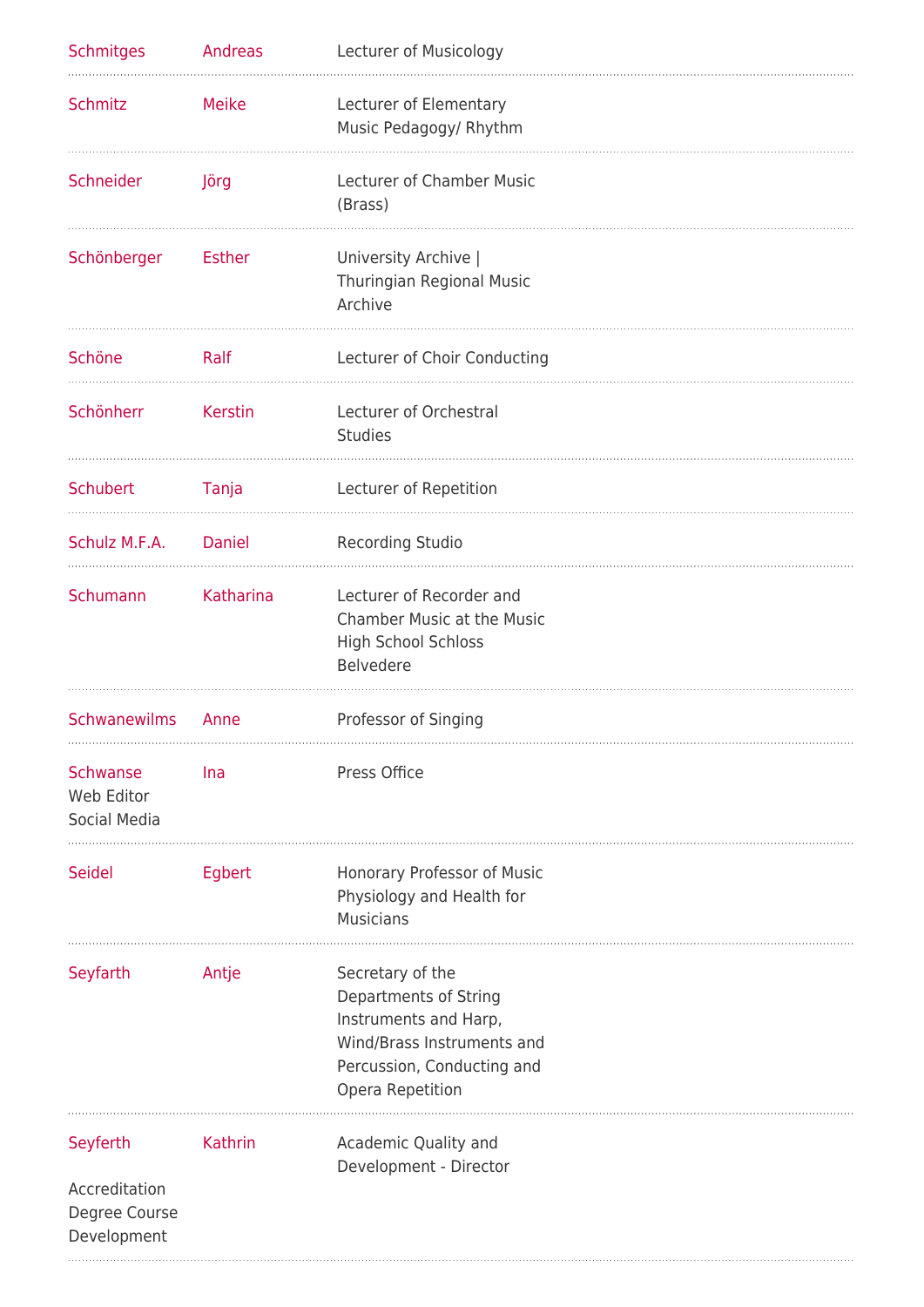| Shinada                                                                   | Mai             | Lecturer of Piano (minor<br>subject) at the Music High<br><b>School Schloss Belvedere</b>  |
|---------------------------------------------------------------------------|-----------------|--------------------------------------------------------------------------------------------|
| <b>Sholar</b>                                                             | <b>Kelvin</b>   | Lecturer of Jazz Piano (major<br>subject) and Ensemble                                     |
| Sieberth                                                                  | Gunter          | Lecturer of Orchestral<br><b>Studies</b>                                                   |
| Siegmund                                                                  | Frank           | Lecturer of Arts<br>Management                                                             |
| Siewertsen                                                                | Hauke           | Lecturer of Mental Workout                                                                 |
| <b>Sima</b>                                                               | <b>Marius</b>   | Honorary Professor of Violin                                                               |
| Smertin                                                                   | Svetlana        | Lecturer of Elementary<br>Music Pedagogy/ Rhythm                                           |
| Sonoda                                                                    | <b>Naoko</b>    | Lecturer of Repetition                                                                     |
| Spannhof                                                                  | Christiane      | Professor of Guitar                                                                        |
| Specht                                                                    | <b>Niclas</b>   | <b>IT Department</b>                                                                       |
| Sperl                                                                     | Eva             | Artistic Teacher of Repetition                                                             |
|                                                                           |                 |                                                                                            |
| Sprenger                                                                  | Christian       | Professor of Trombone                                                                      |
| <b>Stadler</b>                                                            | Alexey          | Lecturer of Chamber Music<br>(Strings)                                                     |
| <b>Stamm</b><br><b>Local Coordination</b><br>Netzwerk<br>Musikhochschulen | <b>Susanne</b>  | Academic Quality and<br>Development                                                        |
| <b>Stangl</b>                                                             | <b>Bernhard</b> | Lecturer of Bass Trombone                                                                  |
| Steinbeck M.A.                                                            | Katharina       | Assistant to the Artistic<br>Director of the Music High<br><b>School Schloss Belvedere</b> |